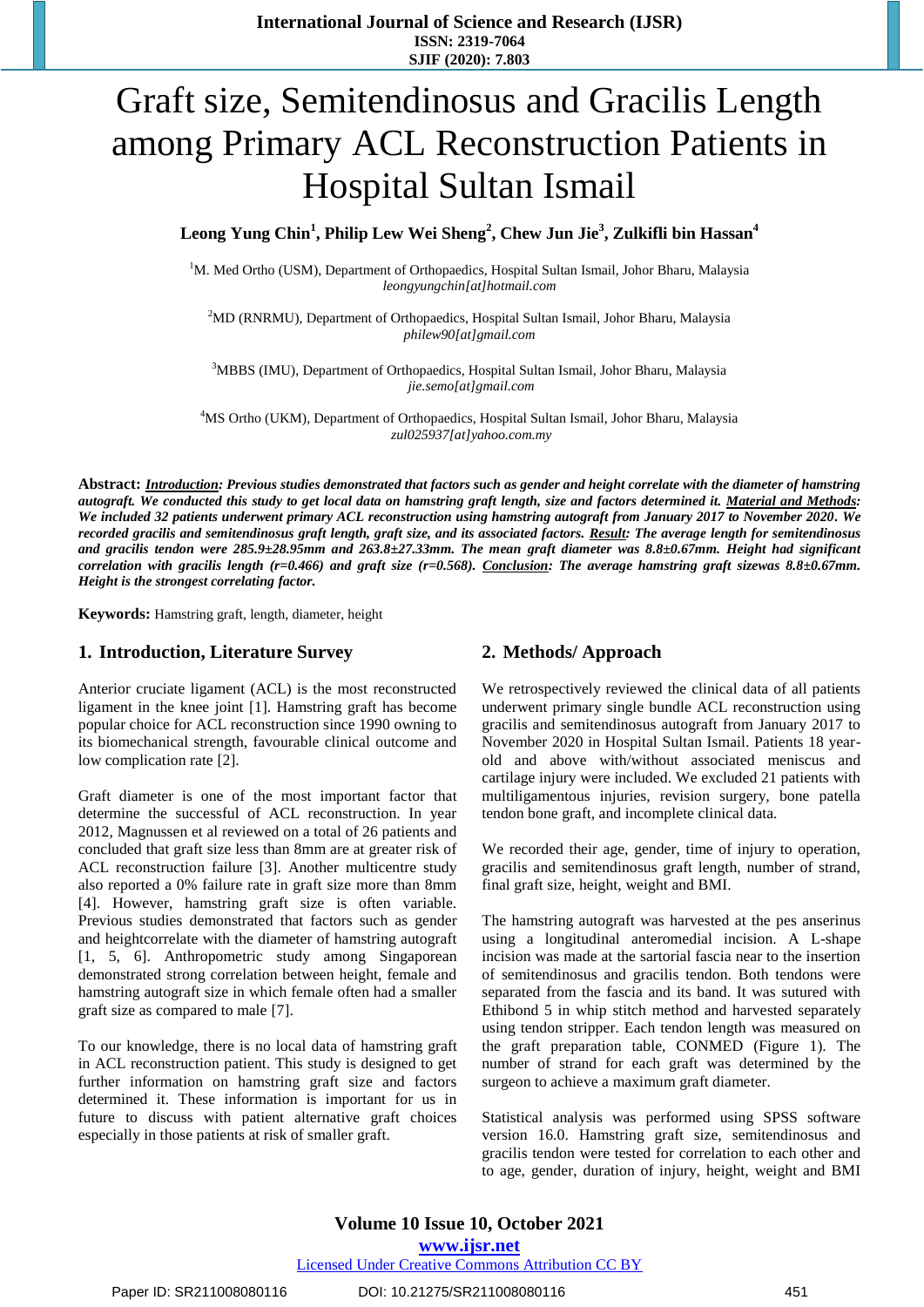using the Spearman correlation coefficient and Kruskal Wallis test.



**Figure 1:** Each end of the semitendinosus tendon was whip stitched with Ethibond 2 suture. The tendon length was measured on graft preparation table, CONMED.

## **3. Result**

A total of 32 patients fulfilled the inclusion criteria of this study. Our patients demographic was illustrated in table 1. The mean age was  $28.4 \pm 8.45$  year-old. 90.6% of our patients were male and 9.4% were female. The median time from injury to operation is 28.5 months (IQR=33months). The average length for semitendinosus and gracilis tendon are 285.9±28.95mm and 263.8±27.33mm respectively. The mean diameter for the graft is 8.8±0.67mm, in which 3 were 4 strands, 17 were5 strands, and 12 were 6 strands. Their average height was 169cm  $(\pm 8.1)$ , weight was 77.7 $\pm$ 1.47kg, BMI was 27.1±4.48.

Patient's height had significant positive correlation with gracilis length ( $r=0.466$ ) and graft size ( $r=0.568$ ). However, the age, time of injury to operation, weight and BMI did not affect the semitendinosus, gracilis length and graft size.

| Age (mean, sd)                        | 28.4(8.45) years old |
|---------------------------------------|----------------------|
| Gender $(n)$                          | Male $-29(90.4\%)$   |
|                                       | Female $-3(9.6%)$    |
| Ethnic $(n)$                          | Malay $-30(93.75%)$  |
|                                       | Chinese $-1$ (3.12%) |
|                                       | Indian $-1$ (3.12%)  |
| Injury time to operation (median/IQR) | 28.5 (33) months     |
| SemiT length (mean, sd)               | 285.94 (28.945)      |
| Gracilis length (mean, sd)            | 263.75 (27.327)      |
| No of strand                          | $4 - 3$              |
|                                       | $5 - 17$             |
|                                       | $6 - 12$             |
| Final graft size (mm) (mean, sd)      | 8.78 (0.671)         |
| Height (m) (mean, sd)                 | 1.69(0.081)          |
| Weight (kg) (mean, sd)                | 77.74 (1.468)        |
| BMI                                   | 27.07(4.477)         |

**Table 1:** Patient demographic

## **4. Discussion**

Hamstring graft has been the main graft of choice for primary ACL reconstruction in our center due to good clinical outcome and low complication rate [\[2\]](#page-2-0). Graft failure rate is greatly reduced when graft size is more than 8mm [3, 4]. The average graft size for our patients since January

2017 was 8.78mm, attributed to modification in different number of strand to achieve maximum graft diameter.

Our study did not show any significant correlation between age and semitendinosus, gracilis length and graft diameter. However, Moghamis et.al found out that age had positive correlation with the graft diameter[\[8\]](#page-2-6). Meanwhile, another study demonstrated a negative correlation with age and final hamstring graft diameter[\[9\]](#page-2-7).

Anthropometric study among Singaporean demonstrated hamstring graft size had strong correlation with height and female in which female had a smaller graft size [\[7\]](#page-2-5).Our study also showed that height had significant positive correlation with gracilis length and graft size. We could not consider gender into our factor as our patients were predominantly male. On the other hand,multiple studies also showed strong correlation between height and graft length and diameter[\[8-11\]](#page-2-6).Meanwhile, W.Loo et.al showed no correlation between height and final graft size [\[1\]](#page-1-0).Previously study showed weight and BMI could not predict the final graft size [\[1,](#page-1-0) [9\]](#page-2-7). It supported the result of our study.

Graft preparation technique had been much improved over the years focusing in getting largest graft diameter. One of the technique is by increasing the number of strand. However, Yasunari et.al showed that semitendinosus length has no correlation with the graft strand number[\[12\]](#page-2-8). We also found out that the number of strand does not correlate with the graft diameter, mainly because this was based on our surgeon preference.

There is limited evidence correlating the interval from injury to operation to the length of semitendinosus and gracilis tendon. We consider this is an important factor as failure to compliance to pre-operative rehabilitation may result in atrophy of the hamstring and hence the graft diameter.

## **5. Conclusion**

The average autologous hamstring graft size for our primary ACL reconstruction patients was 8.8±0.67mm which can be modified by number of strand. Height is the strongest predicting factor for gracilis length and final graft size.

## **6. Future Scope**

There are several limitations in our study. Our study sample size is small due to the covid-19 outbreak since March 2020 and is single center. Measurement of the hamstring graft length is challenging as the tension applied during graft preparation might not be the same. The number of strand for the prepared hamstring graft was different. Further prospective study include larger number of patients shall focus on different type of strand as this play an important role in getting maximum graft size.

## **References**

<span id="page-1-0"></span>[1] Loo, W., et al., *Can we predict ACL hamstring graft sizes in the Asian male? A clinical relationship study of anthropometric features and 4-strand hamstring* 

**<www.ijsr.net>**

Licensed [Under Creative Commons Attribution CC BY](http://creativecommons.org/licenses/by/4.0/)